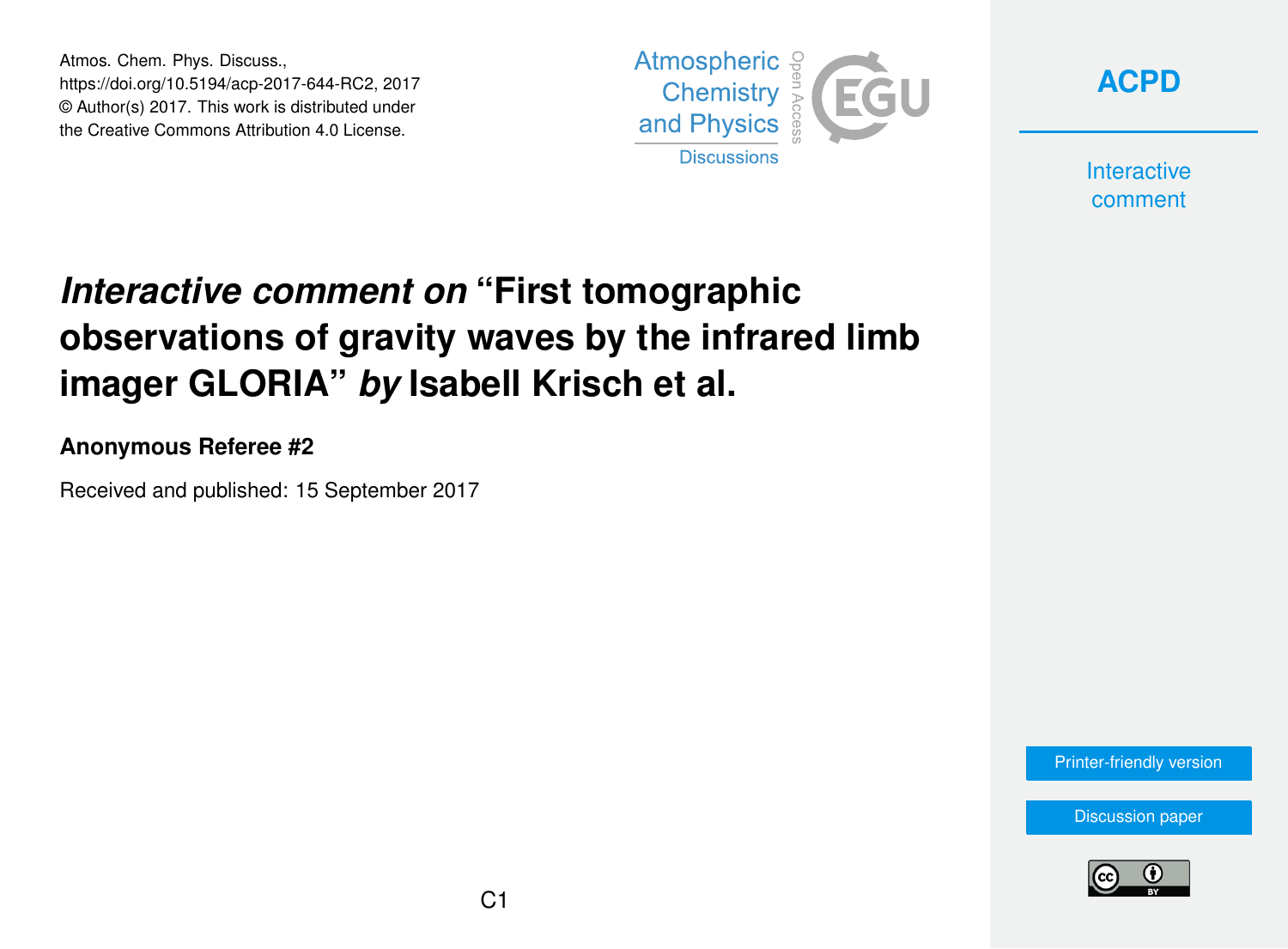## **[ACPD](https://www.atmos-chem-phys-discuss.net/)**

## **Interactive** comment

## September 15, 2017

The manuscript describes a very interesting case study of atmospheric gravity waves using data from the limb imager onboard the aircraft. The tomographic method reveals the 3D propatgation of a gravity wave packet, the 3D ray-tracing simulation locates the potential wave sources and clearly reveals the horizontal propagation of GWs under the influence of background winds. The paper is overall well written and organized. It is suitable for publication after making the some revisions. Most of my comments are minor but some of them require more clarification and explanation.

- 1. Page 1, Line 2-3, the term 'global atmospheric models' see 6.
- 2. Page 1, Line 5, measured observed/revealed.
- 3. Page 1, Line 12-13, the last sentence should be reworded
- 4. Page 1, Line 17, I donot see a good logic relation when using 'Thereby'.
- 5. Page 1, Line 20, add abbreviation QBO for quasi-biennial oscillation.
- 6. Page 2, Line 5, the term 'global atmospheric circulation models'. Even there are more than one options, mostly GCM refers to 'general circulation model'.



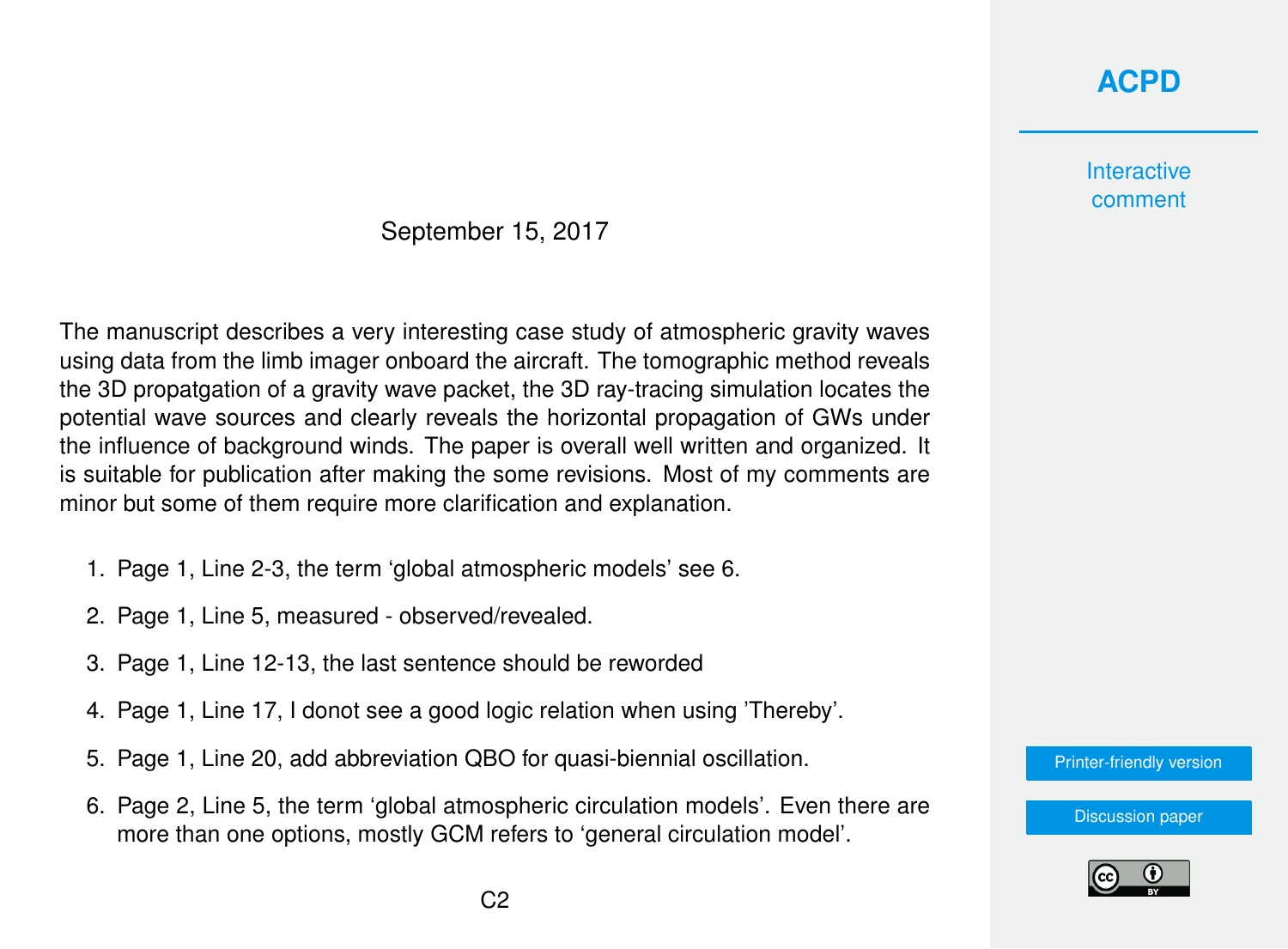- 7. Page 2, Line 14, there are more published papers about the gravity wave parameterization schemes such as Alexander and Dunkerton 1999, Beres et al. 2004 and 2005, Richter et al. 2010.
- 8. Page 2, Line 15, besides the source distribution, the launched wave propagation direction is another simplification.
- 9. Page 2, Line 24, polarization polarisation, analyzed analysed, you may skip this since they are just differences between American and Bristish English.
- 10. Page 2, Line 25, there are several published papers using multiple instruments (colocated or network) to study the 3D strucuture of gravity waves such as Lu et al. 2016 (two lidar and imager), Cao et al. 2016 (lidar and imager), Bossert et al. 2015 (lidar and imager).
- 11. Page 3, Line 5, remove 'measurement',
- 12. Page 3, Line 7, the title of this section could better be 'Data and Methodolody'.
- 13. Page 3, Line 18, I suppose less pixels are used thus the readout time is reduced.
- 14. Page 3, Line 23, what is the aircraft flight altitude? what is the altitude range the measurements are taken?
- 15. Page 4, table 1 caption, the second sentence: The last column indicates the retrieved quantity for each spectral range.
- 16. Page 4, Line 10, structure signatures.
- 17. Page 4, Line 12, this part which part? the altitude range?
- 18. Page 5, Line 7, what is the temporal resolution, such as the integration time or exposure time?

**[ACPD](https://www.atmos-chem-phys-discuss.net/)**

**Interactive** comment

[Printer-friendly version](https://www.atmos-chem-phys-discuss.net/acp-2017-644/acp-2017-644-RC2-print.pdf)

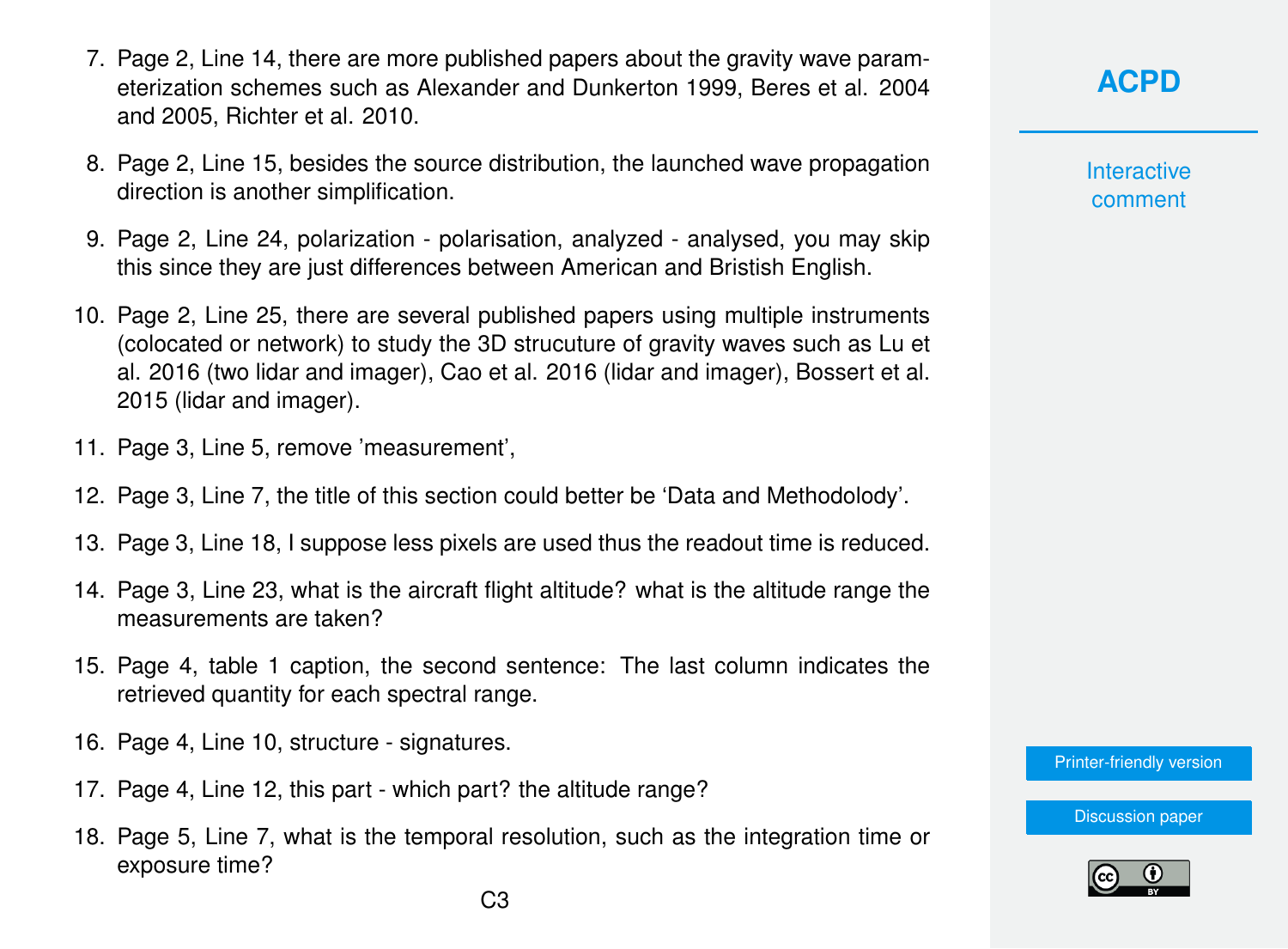- 19. Page 5, Line 9-10, what is the evidence that this is a mountain wave? This is important because this is the prerequisite of fitting. Is it stationary or nearstationary during your 2 hour observation window?
- 20. Page 5, Line 12, remove 'as discussed in Sec. 3.2'. It is not proper to refer to something in latter discussions.
- 21. Page 5, Line 17, 'GW'-'GWs'.
- 22. Page 5, Line 18-19, what is the relation between S-G filter and the polynomial fitting?
- 23. Page 6, Line 1, 'direction'-'directions', 'taken'-'treated'.
- 24. Page 6, Line 2, 'can be seen' 'is demonstrated'.
- 25. Page 6, Figure 2, I feel Fig. 2 could be improved for better visulization. Add  $x - y - z$  coordinate to show the scale of wave structures. The colorbar for positive and negative temperature perturbation should be properly chosen (redwhite-blue) to clearly demonstrate the wave pattern. Figure 3 of Wright et al. 2017 is a good example.
- 26. Page 7, Figure 3, the x-coordinate of bottom sub-figures could be just the distance, which is more straightforward to compare the scales of GWs.
- 27. Page 7, Section 3 title 'Analysis'-'Results'.
- 28. Page 7, Line 8, and the data plotted in Fig. 2 and Fig. 3, what is the horizontal resolution of the raw temperature measurements? You may clarify these basic information in the text.
- 29. Page 7, Line 9, '3D direction'- please clarify this direction, is this direction the wave 'propagation direction' or the orientation of the wave front? You assume it is

**Interactive** comment

[Printer-friendly version](https://www.atmos-chem-phys-discuss.net/acp-2017-644/acp-2017-644-RC2-print.pdf)

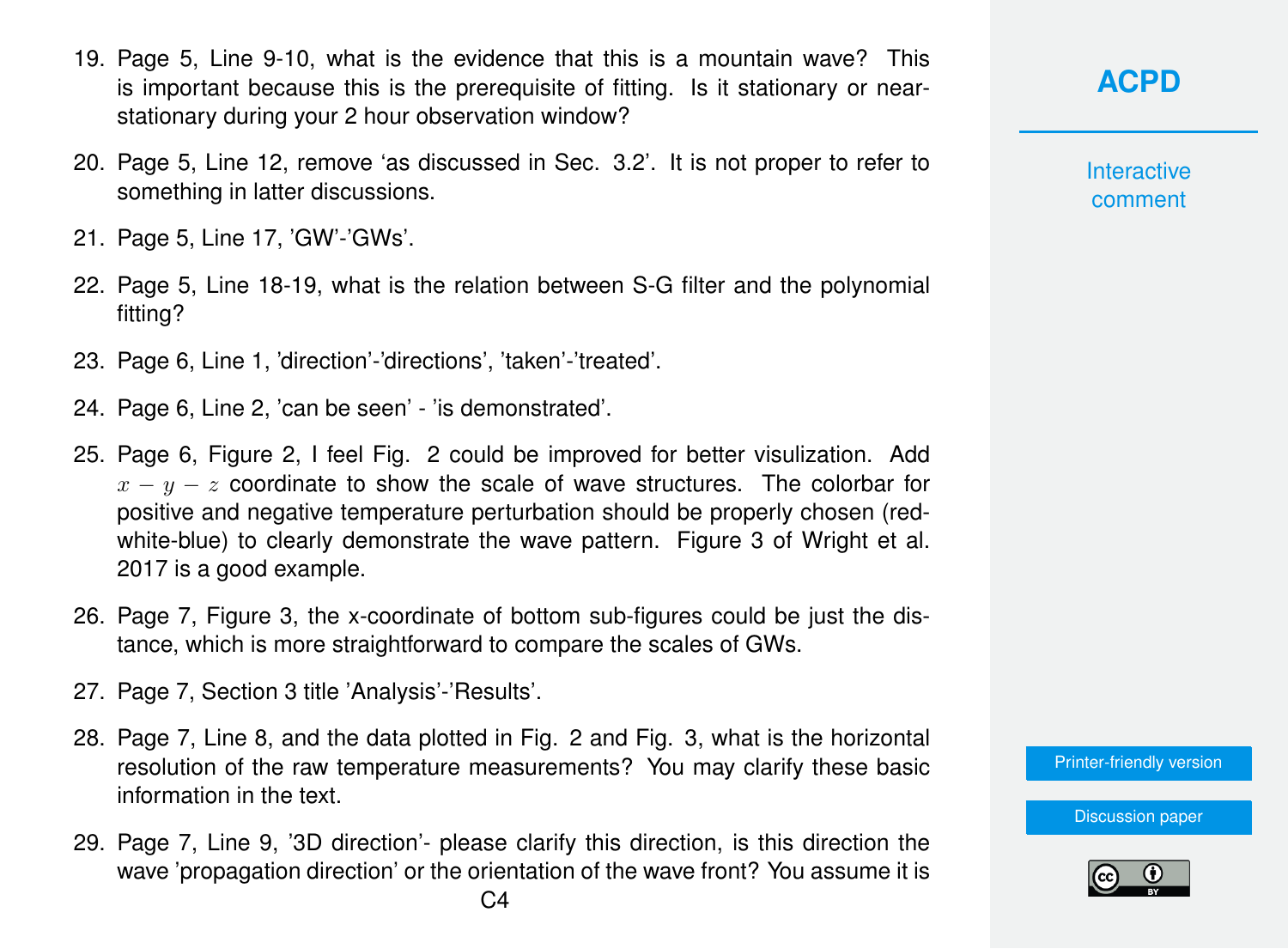a mounain wave, so the wave is not really 'propagating'. So if it is the orientation of the wave front, is there a relationship between the wave front orientation and the mountain ridge orientation?

- 30. Page 7, Line 14, 'the strength of the coupling of a GW with the background', what does this mean? Does it mean the same as the forcing/drag of GW.
- 31. Page 7, Line 15, at the end add 'when they dissipate.'
- 32. Page 8, Line 1, since those wave parameters are derived from fitting, are there confidence intervals that can describe the robustness of the fitting, say the uncertainties of those fitted parameters.
- 33. Page 8, Line 5-6, the total momentum in the order of GN  $(10^9N)$  seems to be a gigantic number, what is the physical meaning of this total momentum? The force the wave exerts on atmosphere? And how do you distinguish these two waves spatially?
- 34. Page 8, Line 7, how do you quantify the GW and calculate MF from ECWMF model?
- 35. Page 8, Line 8, how do you calculate this 0.14%? Do you mean the largest 0.14% of the all GWs?
- 36. Page 8, Line 14, 'characterize'-locate or identify.
- 37. Page 8, Line 15, 'advance'-'advantage'.
- 38. Page 8, Line 17, in this condition, when ray-tracing is discussed, GW intrinsic parameters rather than MF matter here.
- 39. Page 9, Figure 5, this is the intermittency of the gravity waves, which is mainly described by this probability distribution. I suppose you can make a similar plot

**Interactive** comment

[Printer-friendly version](https://www.atmos-chem-phys-discuss.net/acp-2017-644/acp-2017-644-RC2-print.pdf)